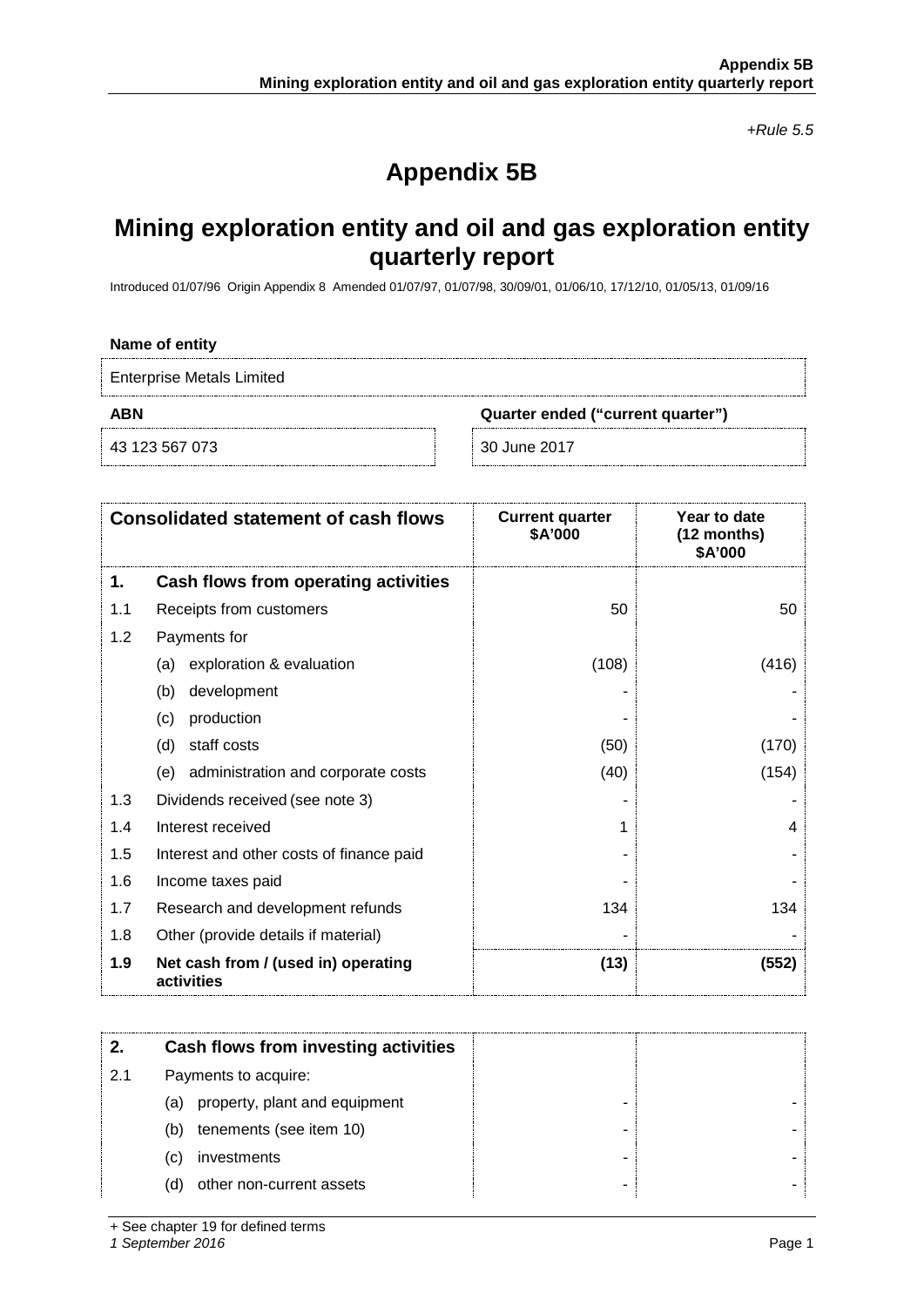#### **Appendix 5B Mining exploration entity and oil and gas exploration entity quarterly report**

| <b>Consolidated statement of cash flows</b> |                                                   | <b>Current quarter</b><br>\$A'000 | Year to date<br>$(12$ months)<br>\$A'000 |
|---------------------------------------------|---------------------------------------------------|-----------------------------------|------------------------------------------|
| $2.2^{\circ}$                               | Proceeds from the disposal of:                    |                                   |                                          |
|                                             | property, plant and equipment<br>(a)              |                                   |                                          |
|                                             | tenements (see item 10)<br>(b)                    |                                   |                                          |
|                                             | investments<br>(c)                                | ႒                                 | 665                                      |
|                                             | other non-current assets<br>(d)                   |                                   |                                          |
| 2.3                                         | Cash flows from loans to other entities           |                                   |                                          |
| 2.4                                         | Dividends received (see note 3)                   |                                   |                                          |
| 2.5                                         | Other (provide details if material)               |                                   |                                          |
| 2.6                                         | Net cash from / (used in) investing<br>activities |                                   | 665                                      |

| 3.   | Cash flows from financing activities                                           |  |
|------|--------------------------------------------------------------------------------|--|
| 3.1  | Proceeds from issues of shares                                                 |  |
| 3.2  | Proceeds from issue of convertible notes                                       |  |
| 3.3  | Proceeds from exercise of share options                                        |  |
| 3.4  | Transaction costs related to issues of<br>shares, convertible notes or options |  |
| 3.5  | Proceeds from borrowings                                                       |  |
| 3.6  | Repayment of borrowings                                                        |  |
| 3.7  | Transaction costs related to loans and<br>borrowings                           |  |
| 3.8  | Dividends paid                                                                 |  |
| 3.9  | Other (provide details if material)                                            |  |
| 3.10 | Net cash from / (used in) financing<br>activities                              |  |

| 4.  | Net increase / (decrease) in cash and<br>cash equivalents for the period |      |       |
|-----|--------------------------------------------------------------------------|------|-------|
| 4.1 | Cash and cash equivalents at beginning of<br>period                      | 405  | 281   |
| 4.2 | Net cash from / (used in) operating<br>activities (item 1.9 above)       | (13) | (552) |
| 4.3 | Net cash from / (used in) investing activities<br>(item 2.6 above)       | 2    | 665   |
| 4.4 | Net cash from / (used in) financing activities<br>item 3.10 above)       |      |       |
| 4.5 | Effect of movement in exchange rates on<br>cash held                     |      |       |
| 4.6 | Cash and cash equivalents at end of<br>period                            | 394  | 394   |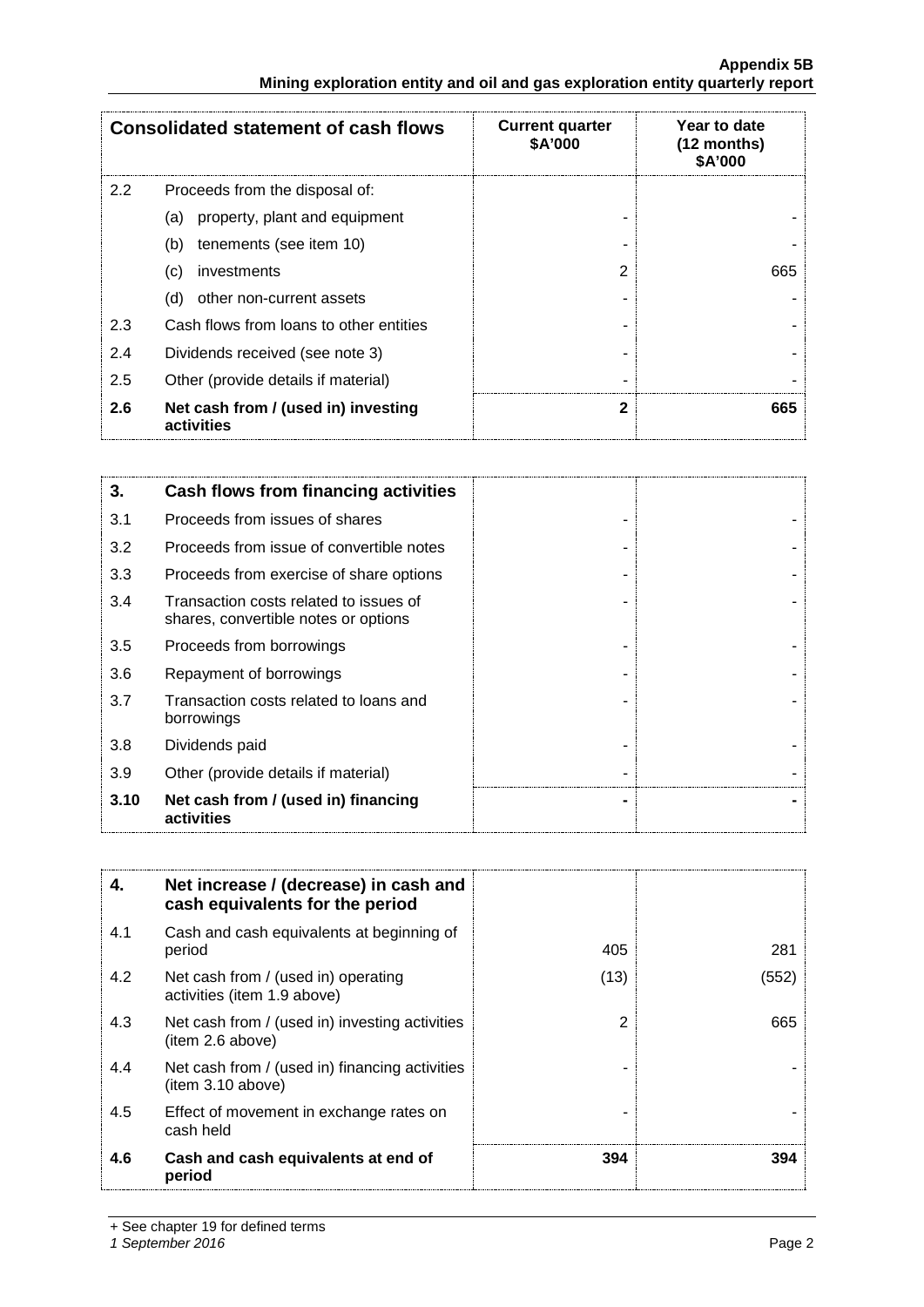| 5.  | Reconciliation of cash and cash<br>equivalents<br>at the end of the quarter (as shown in the<br>consolidated statement of cash flows) to the<br>related items in the accounts | <b>Current quarter</b><br><b>\$A'000</b> | <b>Previous quarter</b><br>\$A'000 |
|-----|-------------------------------------------------------------------------------------------------------------------------------------------------------------------------------|------------------------------------------|------------------------------------|
| 5.1 | <b>Bank balances</b>                                                                                                                                                          | 394                                      | 405                                |
| 5.2 | Call deposits                                                                                                                                                                 |                                          |                                    |
| 5.3 | <b>Bank overdrafts</b>                                                                                                                                                        |                                          |                                    |
| 5.4 | Other (provide details)                                                                                                                                                       |                                          |                                    |
| 5.5 | Cash and cash equivalents at end of<br>quarter (should equal item 4.6 above)                                                                                                  | 394                                      | 405                                |
|     | Shares held in ASX Listed Companies -<br>share value at 30 June 2017                                                                                                          | 864                                      | 1.116                              |
|     | Total Cash and liquid securities at the<br>end of the Quarter                                                                                                                 | 1,258                                    | 1,521                              |

## **6.** Payments to directors of the entity and their associates

- 6.1 Aggregate amount of payments to these parties included in item 1.2
- 6.2 Aggregate amount of cash flow from loans to these parties included in item 2.3
- 6.3 Include below any explanation necessary to understand the transactions included in items 6.1 and 6.2

Fees paid to Directors for Director and Consulting Fees

## **7. Payments to related entities of the entity and their associates**

- 7.1 Aggregate amount of payments to these parties included in item 1.2
- 7.2 Aggregate amount of cash flow from loans to these parties included in item 2.3
- 7.3 Include below any explanation necessary to understand the transactions included in items 7.1 and 7.2

N/a

|  | + See chapter 19 for defined terms |  |  |
|--|------------------------------------|--|--|
|  |                                    |  |  |

### *1 September 2016* Page 3

| <b>Current quarter</b><br>\$A'000 |    |
|-----------------------------------|----|
|                                   | 22 |
|                                   |    |
|                                   |    |

| <b>Current quarter</b><br>\$A'000 |  |
|-----------------------------------|--|
|                                   |  |
|                                   |  |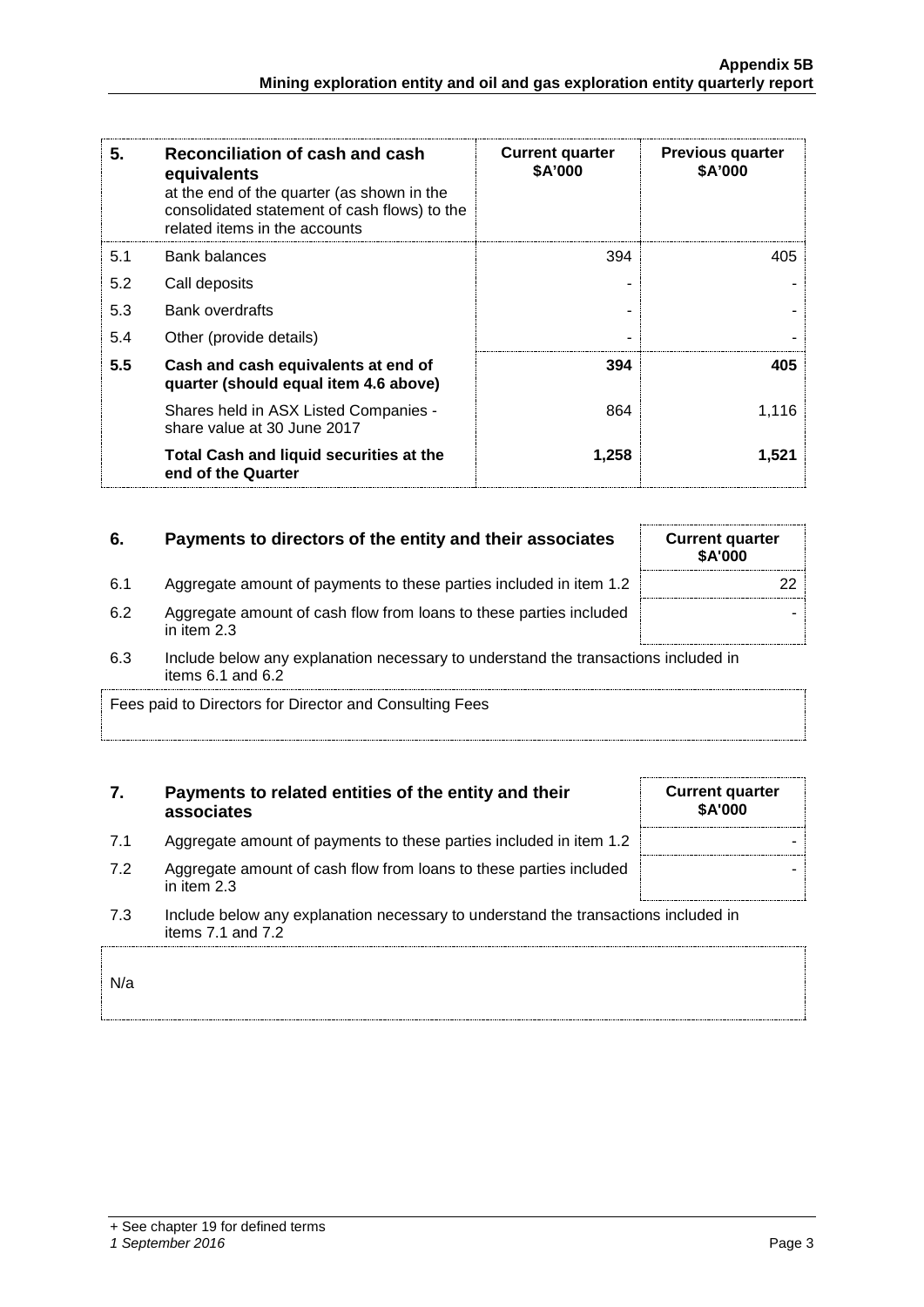| 8.  | <b>Financing facilities available</b><br>Add notes as necessary for an<br>understanding of the position                                                                                                                                                                                      | <b>Total facility amount</b><br>at quarter end<br>\$A'000 | Amount drawn at<br>quarter end<br>\$A'000 |
|-----|----------------------------------------------------------------------------------------------------------------------------------------------------------------------------------------------------------------------------------------------------------------------------------------------|-----------------------------------------------------------|-------------------------------------------|
| 8.1 | Loan facilities                                                                                                                                                                                                                                                                              | -                                                         |                                           |
| 8.2 | Credit standby arrangements                                                                                                                                                                                                                                                                  | -                                                         |                                           |
| 8.3 | Other (please specify)                                                                                                                                                                                                                                                                       | -                                                         |                                           |
| 8.4 | Include below a description of each facility above, including the lender, interest rate and<br>whether it is secured or unsecured. If any additional facilities have been entered into or are<br>proposed to be entered into after quarter end, include details of those facilities as well. |                                                           |                                           |

 $N/a$ 

| 9   | <b>Estimated cash outflows for next quarter</b> | \$A'000 |
|-----|-------------------------------------------------|---------|
| 9.1 | Exploration and evaluation                      |         |
| 9.2 | Development                                     |         |
| 9.3 | Production                                      |         |
| 9.4 | Staff costs                                     |         |
| 9.5 | Administration and corporate costs              |         |
| 9.6 | Other (provide details if material)             |         |
| 9.7 | <b>Total estimated cash outflows</b>            |         |

| 10.               | <b>Changes in</b><br>tenements<br>(items $2.1(b)$ and<br>$2.2(b)$ above)                          | Tenement reference<br>and location      | Nature of<br>interest      | Interest at<br>beginning<br>of quarter | Interest<br>at end of<br>quarter |
|-------------------|---------------------------------------------------------------------------------------------------|-----------------------------------------|----------------------------|----------------------------------------|----------------------------------|
| 10.1              | Interests in mining<br>tenements and<br>petroleum tenements<br>lapsed, relinquished<br>or reduced | E36/706<br>Darlot<br>E59/2091<br>Yalgoo | Surrendered<br>Surrendered | 80%<br>100%                            | 0%<br>0%                         |
| 10.2 <sub>1</sub> | Interests in mining<br>tenements and<br>petroleum tenements<br>acquired or increased              | Nil                                     |                            |                                        |                                  |